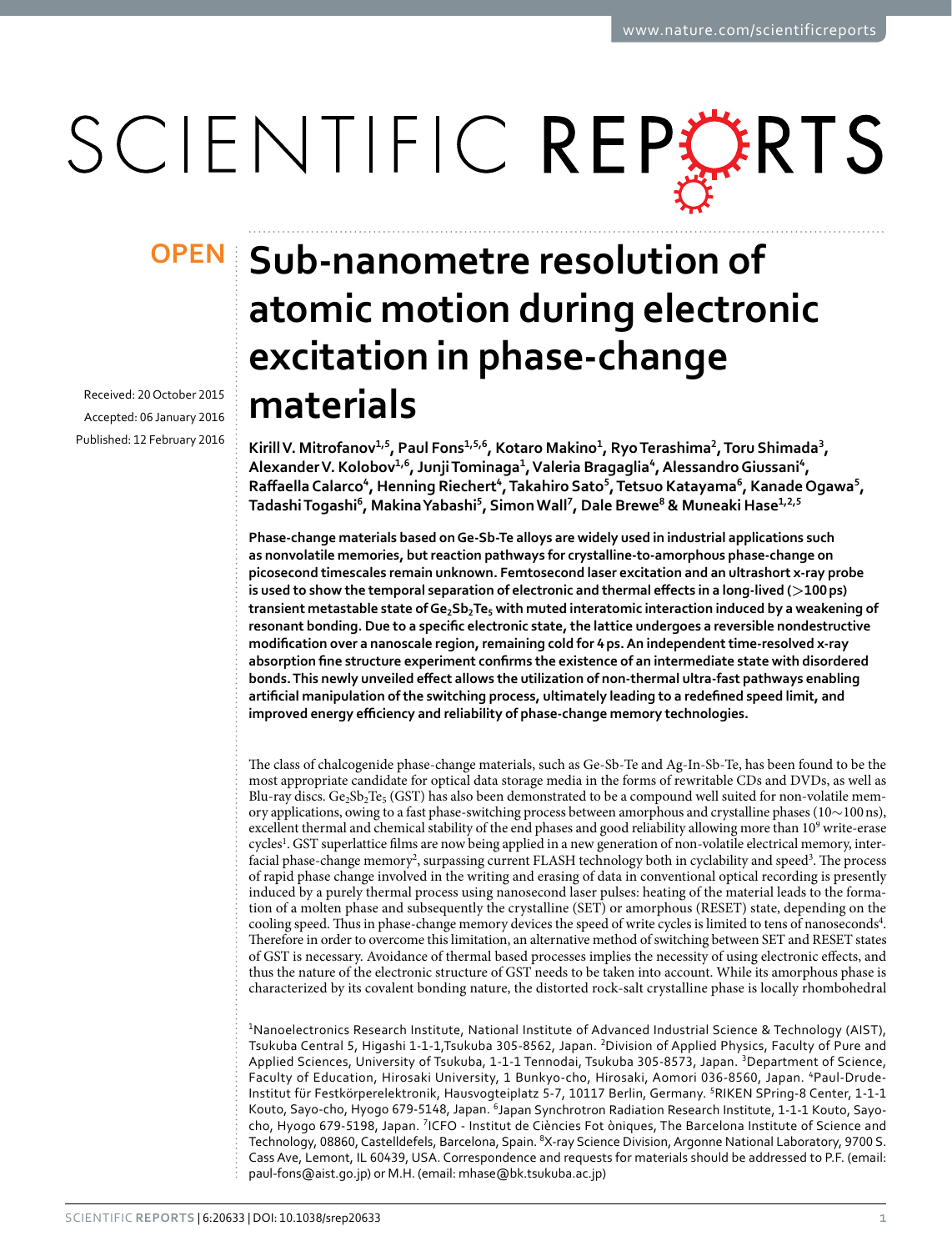with three long and three short bonds and is usually described in terms of resonant bonds<sup>5-7</sup>. Recently, the possibility of an ultrafast phase transition triggered by an electronic excitation due to the breaking of resonant bonds has been proposed<sup>[8,](#page-6-5)9</sup>. Based upon the experimental results from a time-resolved x-ray absorption fine structure measurement, the possible presence of non-thermal contributions to the amorphization of GST alloy on sub-nanosecond time scales was reported<sup>10</sup>. The existence of a solid-solid amorphization process induced via electronic excitation and subsequent lattice relaxation was further argued for by density functional calculations<sup>11</sup> and time-resolved electron diffraction studies<sup>12,[13](#page-7-4)</sup>, in which, however, due to the polycrystalline samples used and the transmission mode applied, the direct demonstration of the existence of electronically driven effects without the significant influence of thermal processes is challenging. This reason, in addition to the fact that electronic excitation is in general immediately followed by electron-phonon coupling-induced heating of the lattice, makes the dynamics induced by an increase in lattice temperature difficult to separate from purely electronic effects.

Very recently, Waldecker *et al.* reported on the decoupling of the electronic and lattice degrees of freedom on a several picosecond time scale after optical excitation. They interpreted the temporal separation of optical properties from the structural transition in GST alloy films to be a result of the depopulation of resonant bonds before electron-phonon energy exchange occurred[14.](#page-7-5) These observations on a several picosecond time scale will open a new route to control phase change in resonantly bonded materials. However, the observation of the decoupling was limited to a narrow time window, preventing the evaluation of the lifetime and exact structure, both of which are required for real device applications. Here we provide new insight into a possible solid-solid transformation process in an epitaxially-grown single-crystal film of GST based on reversible conditions through time-resolved x-ray techniques with sub-nanometre resolution allowing the temporal ranges of the lattice evolution to be discerned. The use of a much wider time window up to  $>1$  ns reveals the long lifetime of the transient state and associated bond angle disordering. The x-ray diffraction intensity decreases as a function of time delay without a thermally-induced shift in peak position for several picoseconds after photo-excitation, followed by the sudden onset of a thermal-expansion-induced shift. These features agree well with previous results<sup>14</sup>, but, being obtained from the direct observation of atomic motion as opposed to indirect information derived from the evolution of the optically excited dielectric function, strongly and unambiguously support the existence of the separation of non-thermal (electronic) effects from thermal (lattice) effects. These observations were also made possible by the use of an epitaxial sample in rocking curve mode measurements, providing clear evidence of the movement of atoms independent from the optically-induced heating of the sample. Our x-ray absorption fine structure (XAFS) data further prove that the transient state is an intermediate state between the original crystalline and amorphous states, but different from the liquid phase that would be expected to exist for the case of switching based on a melting process.

### **Results**

We used a time-resolved x-ray diffraction (XRD) technique<sup>15-17</sup> ([Fig. 1\)](#page-2-0) to directly probe the ultrafast structural dynamics in a 35-nm-thick single crystalline GST film grown on a Si (111) substrate photo-excited by 1.55 eV (800 nm) photons. The laser-induced dynamics of the GST lattice were studied by taking time-resolved XRD rocking curves of the GST (222) Bragg diffraction peak ([Fig. 2a,b\)](#page-3-0). This peak served as an optimal peak for observations of the lattice dynamics due to the boundary conditions imposed by the pump laser; the corresponding integrated intensities and peak shift were measured as a function of the time delay [\(Fig. 2c,d\)](#page-3-0). The diffraction *intensity* of the (222) peak decreases immediately after excitation, and at ∼4ps the intensity level reaches ≈80% of its initial value. In contrast, the (222) diffraction peak *position* starts to shift towards lower *Qz* values only after a ∼4ps time delay with a concomitant further decrease in intensity [\(Fig. 2d\)](#page-3-0). The integrated intensity taken at a fixed incident angle at the (222) peak position with high time resolution  $(Q_z = const)$  shows that the diffracted signal intensity has an inflection point at ≈4ps, which, together with a combination of intensity and position of the diffraction peak, demonstrates the existence of two-step dynamics. The (222) peak reaches a maximum deflection ∼20ps after the excitation. The shift of the position of the Bragg peak towards smaller *Qz* values after excitation implies that the maximum thermal expansion of the GST film is Δ*d*/*d*≈ 1.4[%18,](#page-7-7) where Δ*d* is the fractional change in *d* spacing. Subsequently, the peak position reverts to higher *Q<sub>z</sub>* values, corresponding to contraction of the lattice.

The unshifted position of the (222) diffraction peak, observed with better time resolution than in previous work[18,](#page-7-7) implies that thermal effects leading to expansion of the lattice do not occur during the first ∼4ps, since a diffraction peak shift toward lower *Qz* values would be expected if the lattice temperature had risen due to electron-phonon interactions<sup>19</sup>. Such a delay in the lattice heating onset may be due to the presence of charge screening leading to a decrease of electron-phonon coupling and/or Auger recombination in the early stages of the carrier relaxation process<sup>[20–22](#page-7-9)</sup>. These processes make possible the conservation of electron energy, leaving the electrons excited for a time much longer than the characteristic time of optical phonon emission. Such a long-lived excited state in GST results in a specific non-thermal lattice response in which nanoscale local order changes due to the high concentration of electrons remaining in an excited state. This premise is supported by a combination of the diffraction main peak intensity and position dynamics: while the intensity of the diffraction signal has a contribution from thermal effects, including the Debye-Waller factor (DWF), the diffraction peak position reflects solely the lattice strain (expansion or contraction) along the direction of the scattering vector. The correlation between the increase in the lattice temperature and the shift of the diffraction intensity peak is based on the fact that the excess energy transferred to the lattice from the optically excited electrons leads to an increase in the stress, which has gradients at the film interfaces. This produces a strain wave propagating into the sample at the speed of sound and an increase in the portion of the film with modified lattice spacing as the wave propagates. This results in a new Bragg condition and changes in the corresponding dynamics of the diffraction rocking curve profile, in particular, a shift of the main diffraction peak position.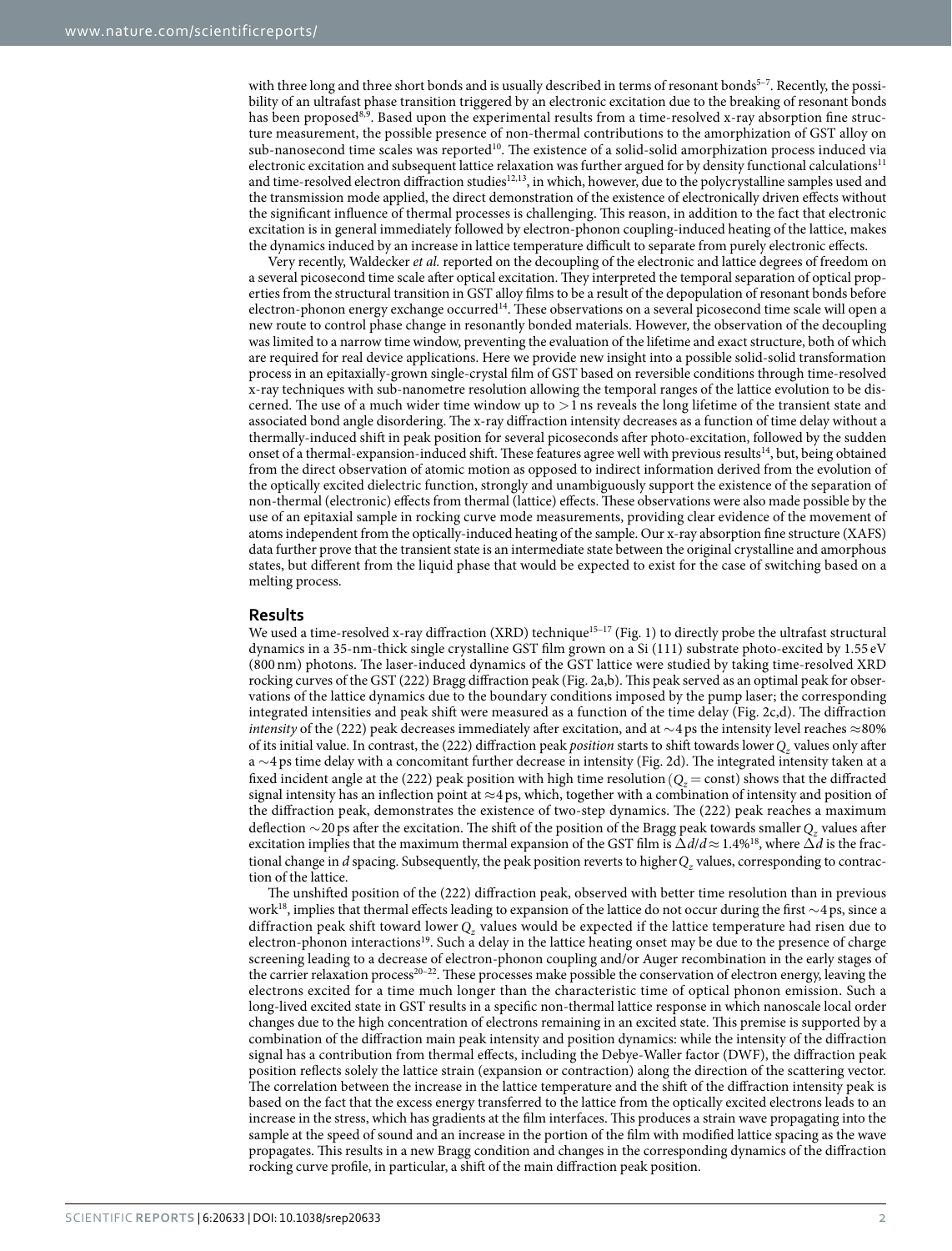

<span id="page-2-0"></span>**Figure 1. Layout of the experiment and schematic representation of the GST structural change.** The subnanometre dynamical atomic configuration processes in GST are schematically shown at the bottom with three different time frames. (I) Before the excitation (*τ*= 0) the atomic configuration is resonantly bonded (resonant bonds are shown in red color as thin interconnections between atoms). (II) At  $0 < \tau < 4$  ps the resonant bonds are disrupted and local lattice distortions appear, while no thermal energy from the electrons was transferred to the lattice, which corresponds to a new metastable state. (III) At  $\tau > 4$  ps the optical emission initiates (heating of the lattice), giving rise to bigger oscillations amplitudes of the atoms, which is represented by thermal ellipsoids around them.

# **Discussion**

Moderate decreases in diffraction intensity can be described by the Debye-Waller factor,  $e^{-\frac{1}{2}Q^2\langle u^2\rangle}$ , where  $\langle u^2\rangle$ denotes the mean-square displacement of collective atoms along the scattering vector *Q*[23,](#page-7-10) but the absence of a thermally-induced diffraction peak position shift in the experimental data is evidence of a different scenario. While one might assume that the observed changes are a result of a response from a complete disordering of the part of crystal lattice, this explanation is not valid: dramatic decreases in the diffraction intensity from crystalline samples are usually associated with structural disorder, which in turn is connected with randomization or fluctuations in atomic positions, but in tetrahedral covalently bonded semiconductors non-thermal melting has been reported to occur within several hundred femtoseconds<sup>24</sup>, a time scale much faster than seen in the current GST film. In fact, the observed recovery of the Bragg peak intensity on the nanosecond time scale demonstrates that the initial crystalline state remains. Re-crystallization from the molten state also cannot explain the observed dynamics as optically induced crystallization processes in GST require much longer times - typically more than  $10 \text{ ns}^{25}$  $10 \text{ ns}^{25}$  $10 \text{ ns}^{25}$ . Therefore, the observed decrease in diffraction intensity for times  $<$  4 ps cannot be interpreted to be the result of non-thermal melting in the general sense, i.e. a complete loss of long-range order. The absence of a thermal-shift during the first 4ps, however, indicates the presence of non-thermal effects in photo-excited GST, arising due to the effects of intense optical excitation on resonant bonding. It should be noted that the term "resonant bonding" with respect to phase-change materials is used differently by different authors: while some authors consider all bonds to be resonant, others refer to only longer bonds as being so. In this manuscript, we have adopted the latter approach. The experimentally observed dynamics indicate that the diffraction peak intensity does not fully recover even 1.8ns after excitation ([Fig. 2c\)](#page-3-0) due to residual thermal effects, which completely disappear after 3∼5ns depending on the excitation fluence. The corresponding return of the diffraction peak to its initial intensity demonstrates that the GST film was not amorphized, but transiently transformed to an intermediate state. The drop in the diffraction signal intensity cannot be explained soley by the DWF for the following two major reasons. First, the absence of the diffraction peak position shift until 4ps after the excitation, which is more clearly represented by an inflection point on the time-dependent diffraction intensity curve, indicates the lack of thermal effects immediately after laser exposure. The inflection point marks the start of the shift of the diffraction signal peak position due to the expansion of the GST film, i.e. the onset of thermal effects. Second, if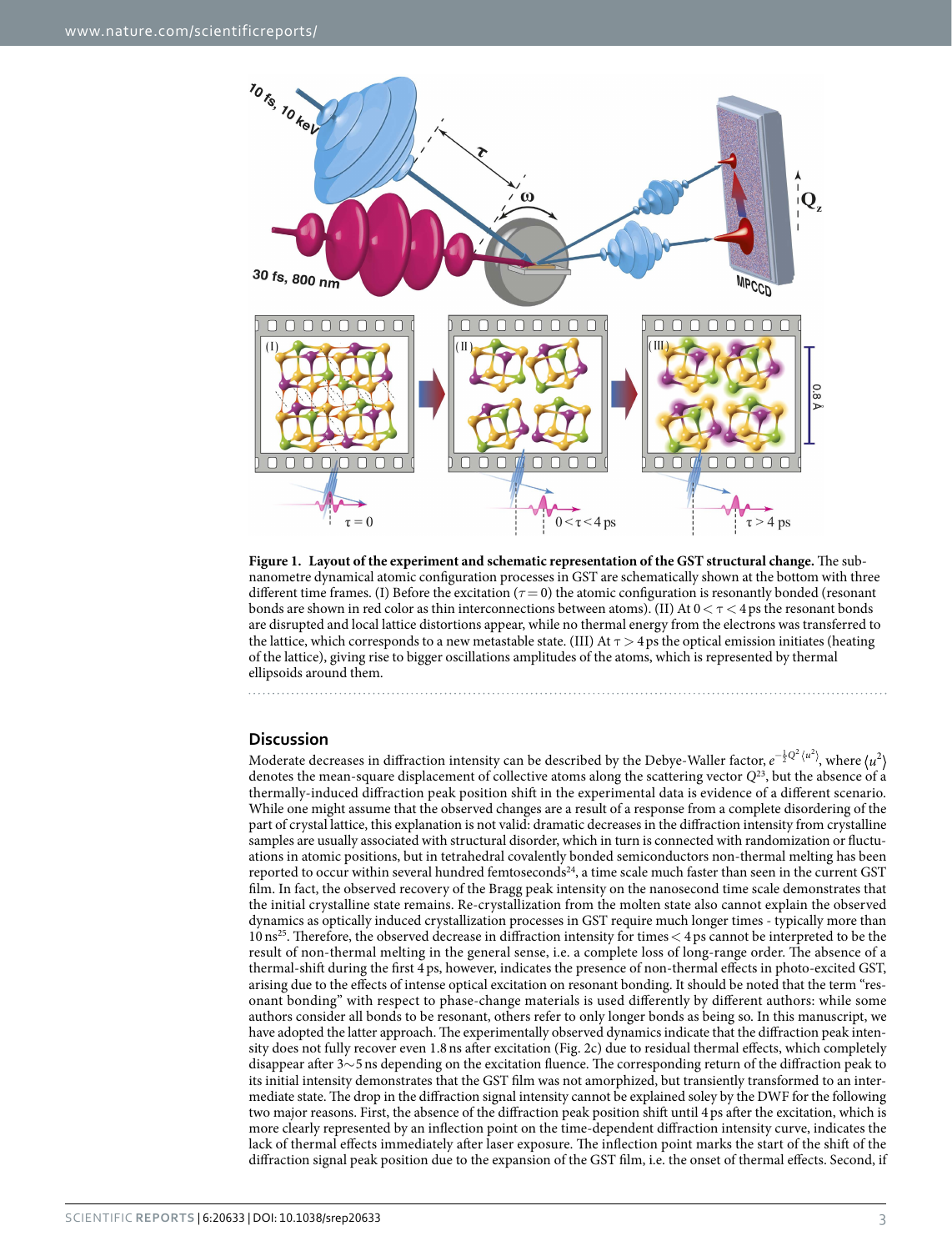

<span id="page-3-0"></span>

one assumes that the diffraction peak shift is the result of the strain in the sample due to thermal effects, then the acoustic phonon-induced contribution of the strain, corresponding to the shift at 128 ps after excitation, should be highly damped. This assumption leads to a calculated lattice temperature using the thermal expansion coefficient of  $1.74 \times 10^{-5}$  K<sup>-1</sup> (ref. [26](#page-7-13)) of ≈930 K, a temperature which is higher than the melting point, which is inconsistent with observation and thus indicates the presence of long-lived non-thermal effects<sup>27</sup>.

In addition to thermal expansion, the laser-induced thermal stress in the film gives rise to the generation of acoustic phonons originating from the interfaces of the film with the capping layer and the substrate (Fig.  $3)^{28}$ . The half-period of the acoustic phonon (*T/2* is equal to the ratio of the sample thickness (*l*) and the sound velocity *(v)*: *T*/2= *l*/*v*. The half-period of the experimentally observed strain waves originating from the interfaces was estimated to be  $\approx$ 16 ps [\(Fig. 3b](#page-4-0)). This allows the calculation of the sound velocity in the metastable state to be  $\approx$ 2.19 $\rm nm$  ps $^{-1}$ , a value which is  $\approx$ 2/3 of the literature value for crystalline GST $^{18,29}$  $^{18,29}$  $^{18,29}$  $^{18,29}$  $^{18,29}$  and close to the value for the amorphous case<sup>[29](#page-7-16)</sup>. To account for the observed strain dynamics, the propagation of strain waves in laser-excited GST as well as the resulting transient diffraction intensity change was simulated using a one-dimensional linear chain model as implemented in the package UDKM1DSIM<sup>18[,30](#page-7-17)</sup> for two cases: using the literature value of the sound velocity for crystalline GST and the experimentally estimated sound velocity as an input parameter. In the first case the obtained time delay for the maximum deflection of the diffraction peak was about 2/3 of the half-period of the experimentally observed strain wave ([Fig. 3b\)](#page-4-0). On the other hand, for the case of the experimentally estimated speed of sound value, the simulation results are in good agreement with the experimental data [\(Fig. 3c](#page-4-0)), which indicates a significant change in the interatomic potentials from the ground state, a result which can be related to the local reorientation of atoms ensembles, leading to increased bonds lengths and a wider angular distribution of bonds. The results of the simulated transient diffraction pattern obtained using the UDKM1DSIM package are in a good agreement with the experimental data for the case of the experimentally estimated speed of sound in the GST film, but it should be noted that an earlier work, in which much slower optical excitation was used, the simulation data matched the experimental results for the literature value of the sound velocity<sup>25</sup>. This disparity is a consequence of the differences in excitation conditions (in the current work the pump pulse is much faster: 30 fs instead of the 700 fs (presented in ref. [18\)](#page-7-7), giving rise to the markedly different dynamics observed in the current work. In addition it should be pointed out that the speed of the diffraction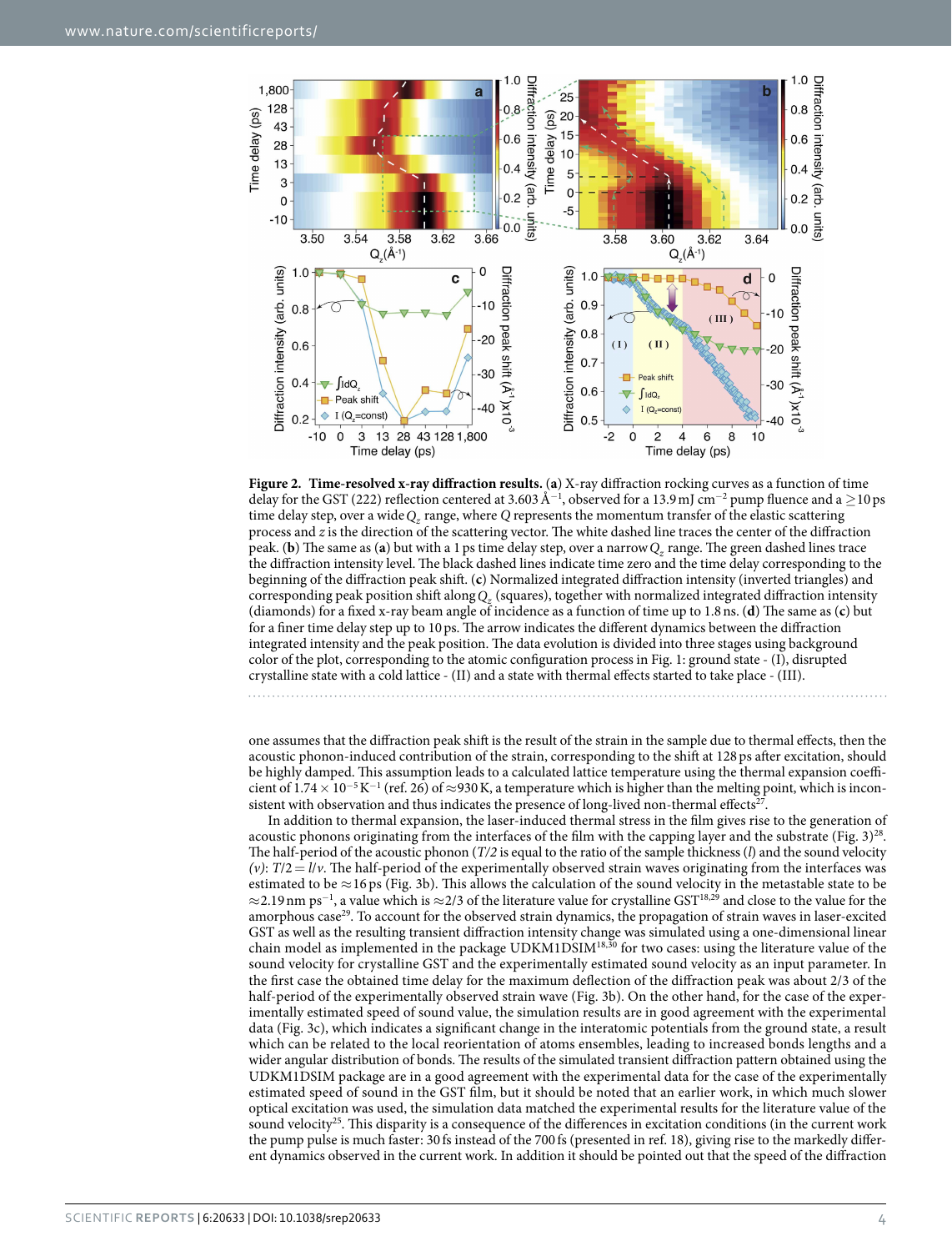

<span id="page-4-0"></span>**Figure 3. Simulation results for the lattice dynamics of an optically excited GST sample.** (**a**) Time dependence of the crystal lattice strain for the case of the current experiment conditions except the literature value of the sound velocity (3.19nm ps<sup>−</sup><sup>1</sup> )(see ref. [18\)](#page-7-7). (**b**) Corresponding diffraction data evolution with time for the (222) reflection, the white dashed line traces the diffraction peak position, the black dashed lines indicate the value of the diffraction maximum peak shift along *Qz* (vertical line) and time delays corresponding to the beginning of the peak shift and the maximum shift (horizontal lines). (**c**) The same as (**b**), but for the case of the sound velocity value obtained from the current experiment (2.19 nm ps<sup>-1</sup>).

response in the earlier work was also masked by a  $\approx$ 100 ps convolution in time, due to the probe pulse width, making small changes in sound velocity difficult to distinguish.

We argue that the ultrafast excitation of electrons from bonding to anti-bonding states leads to the breaking of longer (weaker) Ge/Sb-Te bond[s8](#page-6-5)[,14](#page-7-5), i.e., the non-thermal melting of resonant bonds, leaving stronger covalent bonds intact. Based on the results presented in refs [31](#page-7-18) and [32,](#page-7-19) we schematically represent the excited structure as non-connected cubes ([Fig. 1](#page-2-0)). The process of the formation of such building blocks is expected to occur over very short times, less than the characteristic recombination time of non-equilibrium charge carriers. The breaking of the longer Ge/Sb-Te bonds results in local structural relaxation, while the average long range order in GST crystal persists. The corresponding state can be characterized as a "disrupted crystalline" state. This transient disordering in GST is schematically visualized in [Fig. 1.](#page-2-0) In the ground state, building blocks are connected to each other by resonant bonds; in contrast, upon electronic excitation the building blocks locally relax due to the loss of resonant bonding, leading to the tilting and shifting of the blocks from their initial positions<sup>[8,](#page-6-5)11</sup>.

The decrease in the (222) Bragg diffraction peak intensity continues until the excited system gradually reverts to its initial state with resonant bond interaction over the course of at least 100 ps [\(Fig. 2c\)](#page-3-0). This implies that despite in the initial stage (first 4ps) the excited state is purely electronic, it persists for much longer times, accompanied and thus hidden by thermal effects, which does not prevent its usage for ultrafast structural modification. Upon photo-excitation, local distortions can lead to a change in some Ge atomic configurations from an "octahedral" to a tetrahedral geometry with sp<sup>3</sup>-hybridization<sup>32–34</sup>. Local structural relaxation back to the ground state is suppressed by a decrease in the probability of the restoration of resonant bonding due to a transient increase in mean-square atomic displacements and fluctuations in bond angles. These effects extend the long relaxation period of the excited electrons and serve as a kinetic barrier leading to the unusually long duration of structural recovery from the excited state in GST.

The existence of a metastable (intermediate) state is also supported by an independent time-resolved XAFS experiment. A unique XAFS  $k^2 \chi(k)$  signal was collected in which an excited state structure of GST [\(Fig. 4a\)](#page-5-0), different from both the liquid and amorphous states ([Fig. 4b\)](#page-5-0), was transiently observed upon ultrafast optical excitation with the sample quickly reverting to its crystalline state (within  $\approx$ 1 ns).

A similar change could be reproduced based upon a molecular dynamics (MD) simulation using the plane wave density functional program VASP (see Experimental Section for details), in which 4% of the valence electrons were placed into the conduction band (a value equal to the theoretically estimated concentration of the excited electrons for the experimental conditions used); the MD simulations were carried out using a Nosé thermostat, which maintained the lattice temperature at approximately 300K (the standard deviation of the temperature fluctuations was approximately 20 degrees implying that temperature fluctuations do not lead to significant changes in the XAFS spectra and can be neglected), i.e. the observed change is a consequence of a purely electronic effect. [Figure 4c](#page-5-0) shows the results of the simulated time averaged XAFS signal for both the ground and excited states. In the MD simulations, we have used GeTe as an approximant for GST to avoid the configurational complexity of the vacancy distribution associated with GST. While for the ground state spectra, obtained from the experiment, there is a clear "beat" at approximately 3.7  $\AA^{-1}$  that arises from quantum mechanical interference of the outgoing photoelectron wave function with itself due to backscattering from a well-defined second coordination shell, for the excited state, the interference is strongly reduced, and the spectra itself closely approximates a damped sine function, a shape characteristic of backscattering from a single coordination shell ([Fig. 4a\)](#page-5-0). The simulations of the 300K systems reproduce the experimental trends well with the difference between the two simulated spectra being solely due to the change in the electronic conditions, strongly supporting the non-thermal nature of the lattice perturbations. This is interpreted to be a consequence of ultrafast strong optical excitation leading to a transient increase in lattice local disorder; the same disorder is speculated to lead to the experimentally observed transient dramatic change in sound velocity and the extraordinary behavior of the diffraction signal peak position/intensity, measured in the XFEL pump-probe experiment.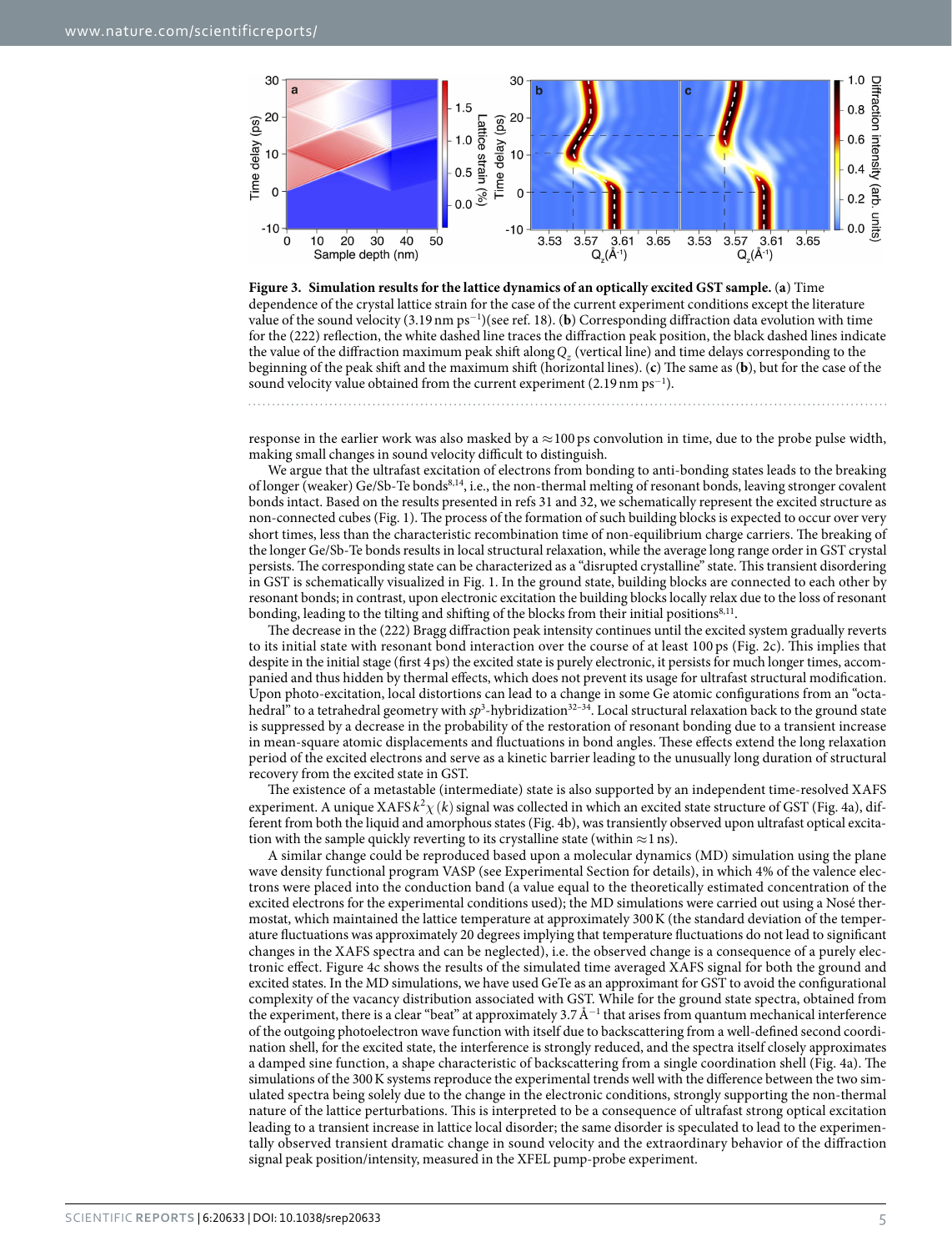

<span id="page-5-0"></span>

The existence of a disrupted crystalline state in GST can be used in phase-change memory to transiently lower the potential barrier between the SET and RESET states allowing energetically preferable switching with anticipated improvements over the current speed limit to rates in the GHz region (which corresponds to a few picoseconds for the structural relaxation to occur). The long lived excited state can be utilized in different types of applications, like optical and electrical switches and sensors, possibly working even in the THz region, since the observed excited state appears in the first tens of femtoseconds (just after the laser excitation).

The process of breaking the resonant bonds, leading to significant lattice local distortions, can serve as a precursor of non-thermal high-speed phase-switching. Moreover, it represents a new metastable state, characterized by both electronic and crystal lattice conditions, that results in optical and electric properties, different from the ground state. This difference can be utilized for the introduction of fundamentally new concepts of device operation for the recording and processing of data, including the possibility for applications in multi-level memory devices. The understanding of the transformation dynamics on ultrafast time scales over a few picoseconds provides new insight into the ultimate speed limit of phase change materials<sup>35</sup> and suggests that electronic effects may play a heretofore unrecognized important role in device switching, possibly leading to significant reductions in the energy requirements. Ultimately, resonant bonding state manipulation may allow the alteration of the crystal structure solely by the selective modification of the electronic state. In particular, the recent development of interfacial phase-change memory with spatially separated GeTe and Sb<sub>2</sub>Te<sub>3</sub> layers, in which switching between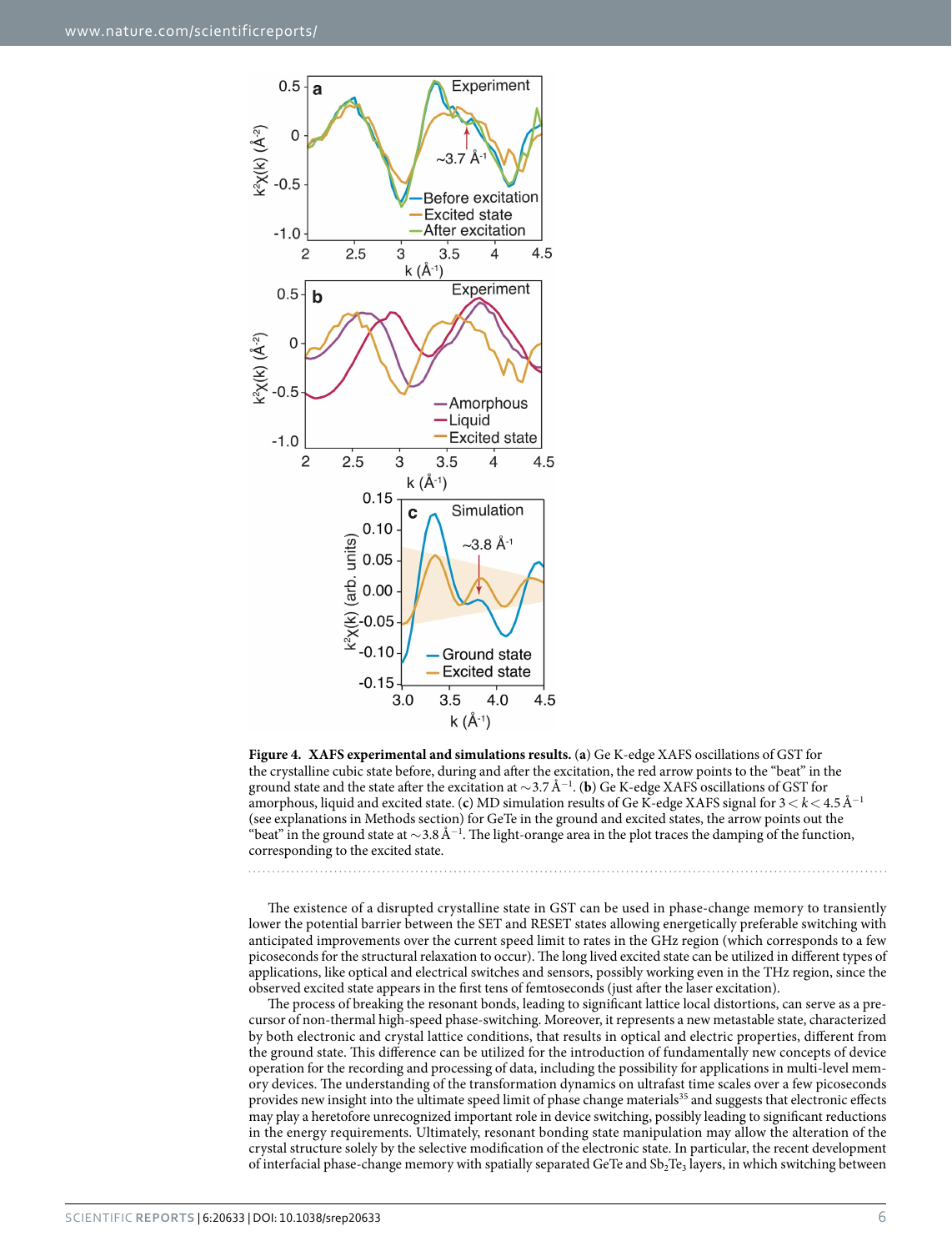the SET and RESET state is achieved without melting<sup>[2](#page-6-1)</sup>, may be assisted by the presence of excited states induced by the large electric fields applied during switching.

### **Methods**

**Sample preparation.** Crystalline  $Ge_2Sb_2Te_5$  (GST) thin films were fabricated by molecular beam epitaxy (MBE) on the Si(111)-( $\sqrt{3} \times \sqrt{3}$ )R30°-Sb reconstructed surface as described in detail elsewhere<sup>[36](#page-7-21)</sup>. According to x-ray reflectivity measurements (not shown) the film thickness of the sample was 35 nm. The GST films were investigated by x-ray diffraction (XRD) and showed a cubic phase characterized by a high degree of texture and structural order in both the out-of-plane and in-plane directions<sup>36-38</sup>. The lattice constant *a* was 6.04 Å, which is consistent with the literature value of 6.01Å ∼ 6.04Å<sup>38</sup>. Neglecting the slight rhombohedral distortion, GST is hence lattice-mismatched by  $\approx$ 11% to Si ( $a$  = 5.431Å). The samples were capped with 30 nm of sputtered amorphous  $Si_3N_4$  to prevent oxidation.

**Pump-probe x-ray diffraction.** Ultrafast time-resolved XRD measurements were conducted at the Japanese XFEL facility  $SACLA<sup>39</sup>$  $SACLA<sup>39</sup>$  $SACLA<sup>39</sup>$  using the output of the x-ray FEL in spontaneous emission mode. A monochromatic beam was generated from the XFEL beam using two channel-cut Si(111) crystals in a non-dispersive arrangement corresponding to a wavelength of 1.24Å with a FWHM pulse of  $\approx$ 10fs. This beam was directed onto the sample as a probe pulse and the diffraction reflections obtained in the Bragg condition were detected by a 512× 1024 channel multi-port CCD camera [\(Fig. 1\)](#page-2-0). Each measurement was repeated up to 250 times to improve statistics. A high-speed chopper was used to isolate individual x-ray pulses at 30Hz. The p-polarized optical laser pulses for the pump ( $\approx$ 30 fs-duration at a center wavelength of 800 nm) were synchronized with the XFEL; the angle between the laser and x-ray beams was ≈5°. The maximum pump power was 3mW (or 55*μ*J pulse<sup>−</sup><sup>1</sup> ) and the laser was focused into a 700*μ*m diameter spot, a size significantly larger than the diameter of x-ray beam spot (250  $\mu$ m). The results presented here were obtained with pump fluences up to 13.9 mJ cm<sup>−2</sup> at the sample surface, which is below the threshold value for the irreversible changes in GST<sup>[14](#page-7-5)</sup> after taking into account the reflectivity and the ellipsoidal broadening of the laser beam spot for the used angle of incidence. The jitter in the time delay between x-ray and laser pulses was ≤0.2 ps, supporting an effective time resolution better than 200 fs. The time delay (*τ*) between the pump laser and the x-ray pulse was adjusted by an optical delay line in time increments of 60 fs to 100 ps. An effective time resolution of 60 fs was obtained by time sorting x-ray pulses using a timing monitor for the diffraction intensity plot shown in [Fig. 2d](#page-3-0).

**Time-resolved XAFS measurement.** XAFS measurements were taken at sector 20 of the advanced photon source (APS). In the experiment, a 40 nm thick polycrystalline layer of GST encapsulated by 20 nm thick transparent  $Si<sub>3</sub>N<sub>4</sub>$  layers with a ZnS-SiO<sub>2</sub> protective cap was irradiated by a 190 fs, 800 nm pump laser pulse and the resulting lattice dynamics were probed via measurement of Ge K-edge XAFS as a function of laser delay. The fluence used was 9mJ cm<sup>−</sup><sup>2</sup> . The spot size of the laser was approximately 55*μ*m and the ∼5*μ*m Kirkpatrick-Baez focused x-ray probe beam was well contained within the pump beam spot. A quartz disk served as the substrate and was continuously rotated using an ultra-low wobble spindle motor to eliminate heat build up and reduce radiation damage. The laser system consisted of a Coherent Millenia Ti-Sapphire oscillator phase-locked to the RF signal of the storage ring and a Coherent RegA regenerative amplifier system which could provide power up to 4*μ*J pulse<sup>−</sup><sup>1</sup> . The disk was rotated assuring that several microseconds passed before a given area on the sample was subsequently irradiated. The Ge fluorescence signal was detected via a 100,000 element gated Pilatus detector. By varying the laser trigger signal delay, the relative position of the laser pump to the x-ray probe pulse could be varied in ∼18ps intervals. The x-ray probe pulse had a duration of approximately 100 ps resulting in a similar convolution in time of the experimental data. The fact that the unique signature of the excited state is visible despite the convolution resulting from the duration of the x-ray pulse substantiates the long lifetime of the excited state.

**VASP simulations.** The simulated XAFS spectra were generated in two steps. In the first, ab-inito molecular dynamics (AIMD) were used to follow the trajectory of a 128 atom GeTe cluster for 30 picoseconds using density functional theory and the plane wave code VASP 5.4.1<sup>40</sup>. The effects of optical excitation were simulated by constraining the band occupancies such that 4% of the valence electrons were promoted to the conduction band. The generated trajectories were then used as input to the real-space multiple scattering code FEFF 9.6[441](#page-7-25) to generate XAFS spectra, which were then averaged to generate the final simulated XAFS spectra. A cutoff energy of 175 eV was used for the plane waves in VASP and k-point sampling was carried out using the gamma point. A convergence study showed that use of the gamma point for integration of the Brillioun zone was sufficient to reflect the the general trends of the XAFS data. The energy difference was found to be less than 10meV/atom. Projector aug-mented waves were used to include the effects of the core electrons. In [Fig. 4c](#page-5-0) the data is presented for k >3Å<sup>−1</sup>, due to limitations of the extended x-ray absorption fine structure approximation used.

### **References**

- <span id="page-6-0"></span>1. Cheng, H. *et al.* Atomic-level engineering of phase change material for novel fast-switching and high-endurance pcm for storage class memory application. *Electron Devices Meeting (IEDM), 2013 IEEE International* 30.6.1-30.6.4 (2013).
- <span id="page-6-1"></span>2. Simpson, R. E. *et al.* Interfacial phase-change memory. *Nature Nanotech*. **6,** 501–505 (2011).
- <span id="page-6-3"></span><span id="page-6-2"></span>3. Raoux, S. & Wuttig, M. *Phase-change materials: Science and Applications* (Springer, New York, 2009).
- 4. Wuttig, M. & Yamada, N. Phase-change materials for rewriteable data storage. *Nature Mater*. **6,** 824–832 (2007).
- <span id="page-6-4"></span>5. Shportko, K. *et al.* Resonant bonding in crystalline phase-change materials. *Nature Mater*. **7,** 653–658 (2008).
- 6. Kolobov, A. V., Fons, P., Krbal, M. & Tominaga, J. Amorphous phase of GeTe-based phase-change memory alloys: Polyvalency of Ge-Te bonding and polyamorphism. *Phys. Stat. Sol. (a)* **209,** 1031–1035 (2012).
- 7. Krbal, M. *et al.* Crystalline GeTe-based phase-change alloys: Disorder in order. *Phys. Rev. B* **86,** 045212 (2012).
- <span id="page-6-5"></span>8. Kolobov, A. V., Fons, P., Tominaga, J. & Hase, M. Excitation-assisted disordering of GeTe and related solids with resonant bonding. *J. Phys. Chem. C* **118,** 10248–10253 (2014).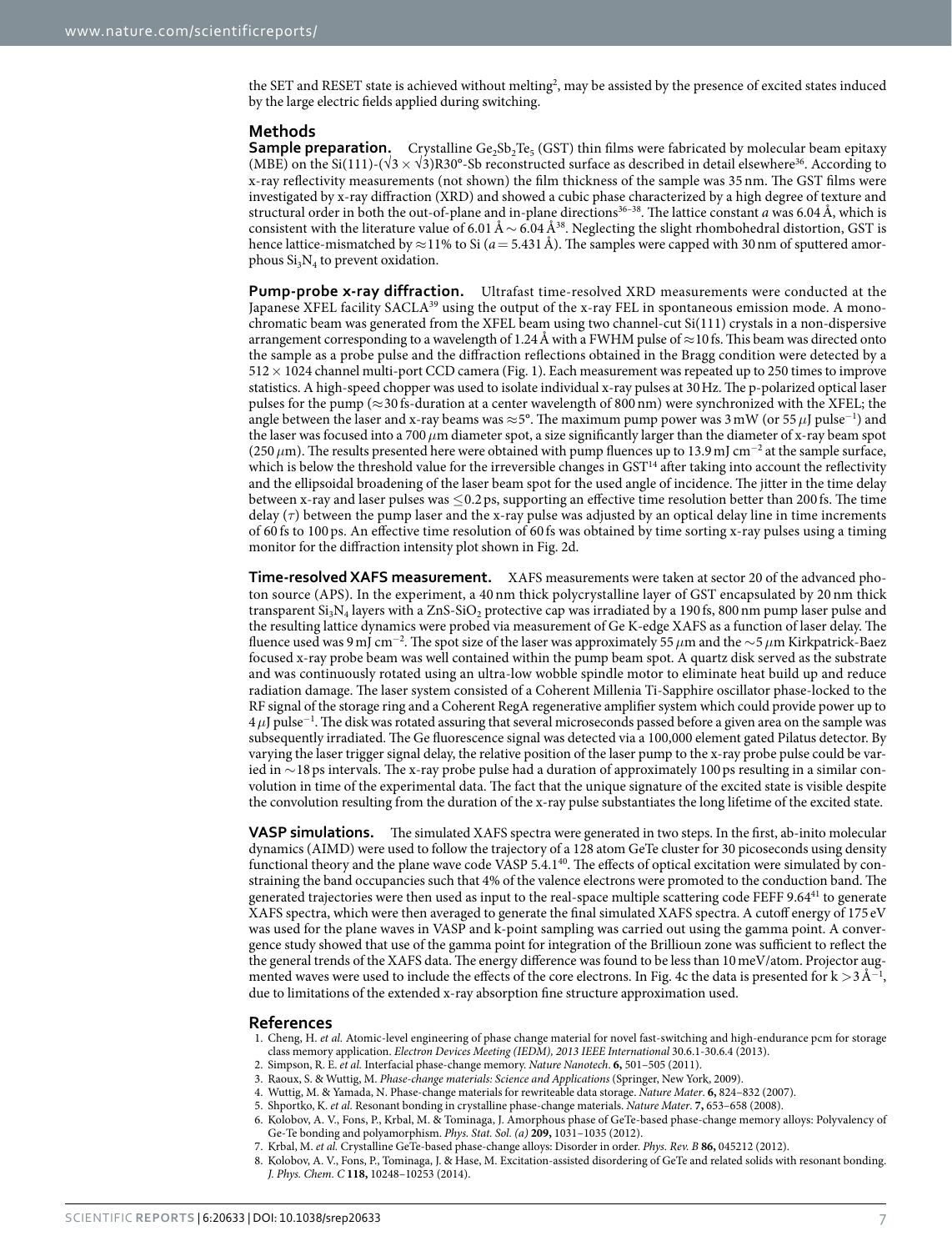- <span id="page-7-2"></span><span id="page-7-1"></span><span id="page-7-0"></span>9. Li, X.-B. *et al.* Role of Electronic Excitation in the Amorphization of Ge-Sb-Te Alloys. *Phys. Rev. Lett.* **107,** 015501 (2011).
- <span id="page-7-4"></span><span id="page-7-3"></span>10. Fons, P. *et al.* Photoassisted amorphization of the phase-change memory alloy Ge<sub>2</sub>Sb<sub>2</sub>Te<sub>5</sub>. *Phys. Rev. B* 82, 041203 (2010).
	- 11. Kolobov, A. V., Krbal, M., Fons, P., Tominaga, J. & Uruga, T. Distortion-triggered loss of long-range order in solids with bonding energy hierarchy. *Nature Chem*. **3,** 311–316 (2011).
	- 12. Hada, M. *et al.* Ultrafast time-resolved electron diffraction revealing the nonthermal dynamics of near-UV photoexcitation-induced amorphization in Ge<sub>2</sub>Sb<sub>2</sub>Te<sub>5</sub>. *Sci. Rep.* **5,** 13530 (2015).
	- 13. Hu, J., Vanacore, G. M., Yang, Z., Miao, X. & Zewail, A. H. Transient structures and possible limits of data recording in phase-change materials. *ACS Nano* **9,** 6728–6737 (2015).
	- 14. Waldecker, L. *et al.* Time-domain separation of optical properties from structural transitions in resonantly bonded materials. *Nature Mater*. **14,** 991–995 (2015).
	- 15. Siders, C. W. *et al.* Detection of nonthermal molting by ultrafast x-ray diffraction. *Science* **286,** 1340–1342 (1999).
	- 16. Sokolowski-Tinten, K. *et al.* Femtosecond x-ray measurement of coherent lattice vibrations near the Lindemann stability limit. *Nature* **422,** 287–289 (2003).
	- 17. Ichikawa, H. *et al.* Transient photoinduced 'hidden' phase in a manganite. *Nature Mater*. **10,** 101–105 (2011).
- <span id="page-7-7"></span><span id="page-7-6"></span><span id="page-7-5"></span>18. Fons, P. et al. Picosecond strain dynamics in Ge<sub>2</sub>Sb<sub>2</sub>Te<sub>5</sub> monitored by time-resolved x-ray diffraction. *Phys. Rev. B* 90, 094305 (2014). 19. Lahme, S., Kealhofer, C., Krausz, F. & Baum, P. Femtosecond single-electron diffraction. *Struct. Dyn*. **1,** 034303 (2014).
- <span id="page-7-9"></span><span id="page-7-8"></span>20. Cavalleri, A. *et al.* Anharmonic lattice dynamics in germanium measured with ultrafast X-Ray diffraction. *Phys. Rev. Lett.* **85,** 586–589 (2000).
- 21. Downer, M. C. & Shank, C. V. Ultrafast heating of silicon on sapphire by femtosecond optical pulses. *Phys. Rev. Lett.* **56,** 761–764 (1986).
- 22. Chin, A. H. *et al.* Ultrafast structural dynamics in insb probed by time-resolved x-ray diffraction. *Phys. Rev. Lett.* **83,** 336–339 (1999).
- <span id="page-7-10"></span>23. Als-Nielsen, J. & McMorrow, D. *Elements of Modern X-ray Physics*, 2nd Edition (Wiley-VCH, 2011).
- <span id="page-7-12"></span><span id="page-7-11"></span>24. Lindenberg, A. M. *et al.* Atomic-scale visualization of inertial dynamics. *Science* **308,** 392–395 (2005). 25. Siegel, J., Schropp, A., Solis, J., Alfonso, C. & Wuttig, M. Rewritable phase-change optical recording in Ge<sub>2</sub>Sb<sub>2</sub>Te<sub>5</sub> films induced by picosecond laser pulses. *Appl. Phys. Lett.* **84,** 2250–2252 (2004).
- <span id="page-7-13"></span>26. Park, I.-M. *et al.* Thermomechanical properties and mechanical stresses of Ge<sub>2</sub>Sb<sub>2</sub>Te<sub>5</sub> films in phase-change random access memory. *Thin Solid Films* **517,** 848 - 852 (2008).
- <span id="page-7-14"></span>27. Shu, M. J., Chatzakis, I., Kuo, Y., Zalden, P. & Lindenberg, A. M. Ultrafast sub-threshold photo-induced response in crystalline and amorphous GeSbTe thin films. *Appl. Phys. Lett.* **102,** 201903 (2013).
- <span id="page-7-15"></span>28. Thomsen, C., Grahn, H. T., Maris, H. J. & Tauc, J. Surface generation and detection of phonons by picosecond light pulses. *Phys. Rev. B* **34,** 4129–4138 (1986).
- <span id="page-7-16"></span>29. Lyeo, H.-K. *et al.* Thermal conductivity of phase-change material Ge<sub>2</sub>Sb<sub>2</sub>Te<sub>5</sub>. *Appl. Phys. Lett.* **89**, 151904 (2006).
- <span id="page-7-17"></span>30. Schick, D. *et al.* udkm1dsim - a simulation toolkit for 1d ultrafast dynamics in condensed matter. *Comp. Phys. Comm*. **185,** 651 - 660  $(2014)$
- <span id="page-7-18"></span>31. Lee, T. H. & Elliott, S. R. *Ab Initio* computer simulation of the early stages of crystallization: Application to Ge<sub>2</sub>Sb<sub>2</sub>Te<sub>5</sub> phase-change materials. *Phys. Rev. Lett.* **107,** 145702 (2011).
- <span id="page-7-19"></span>32. Akola, J. & Jones, R. Structural phase transitions on the nanoscale: The crucial pattern in the phase-change materials  $Ge_2Sb_2Te_5$  and GeTe. *Phys. Rev. B* **76,** 235201 (2007).
- 33. Caravati, S., Bernasconi, M., Kühne, T., Krack, M. & Parrinello, M. Coexistence of tetrahedral- and octahedral-like sites in amorphous phase change materials. *Appl. Phys. Lett.* **91,** 171906 (2007).
- 34. Micoulaut, M., Gunasekera, K., Ravindren, S. & Boolchand, P. Quantitative measure of tetrahedral-sp<sup>3</sup> geometries in amorphous phase-change alloys. *Phys. Rev. B* **90,** 094207 (2014).
- <span id="page-7-20"></span>35. Loke, D. *et al.* Breaking the speed limits of phase-change memory. *Science* **336,** 1566–1569 (2012).
- <span id="page-7-21"></span>36. Boschker, J. E. *et al.* Surface reconstruction-induced coincidence lattice formation between two-dimensionally bonded materials and a three-dimensionally bonded substrate. *Nano Lett.* **14,** 3534–3538 (2014).
- 37. Katmis, F. *et al.* Insight into the growth and control of single-crystal layers of Ge-Sb-Te phase-change material. *Cryst. Growth Des.* **11,** 4606–4610 (2011).
- <span id="page-7-22"></span>38. Rodenbach, P. *et al.* Epitaxial phase-change materials. *Phys. Status Sol. RRL* **6,** 415–417 (2012).
- <span id="page-7-23"></span>39. Tono, K. *et al.* Beamline, experimental stations and photon beam diagnostics for the hard x-ray free electron laser of sacla. *New J. Phys.* **15,** 083035 (2013).
- <span id="page-7-24"></span>40. Hafner, J. Ab-initio simulations of materials using vasp: Density-functional theory and beyond. *Journal of Computational Chemistry* **29,** 2044–2078 (2008).
- <span id="page-7-25"></span>41. Ankudinov, A. & Rehr, J. Theory of solid state contributions to the x-ray elastic scattering amplitude. *Phys. Rev. B* **62,** 2437 (2000).

### **Acknowledgements**

This work was supported by X-ray Free Electron Laser Priority Strategy Program, entitled Lattice dynamics of phase change materials by time-resolved X-ray diffraction (NO. 12013011 and 12013023), from the Ministry of Education, Culture, Sports, Science and Technology of Japan. The XFEL experiments were performed at the BL3(EH2) of SACLA with the approval of the Japan Synchrotron Radiation Research Institute (JASRI) (Proposal No. 2012B8041, 2013A8051, 2013B8056, 2014A8039 and 2014B8061). Sector 20 facilities at the Advanced Photon Source, and research at these facilities, are supported by the US Department of Energy - Basic Energy Sciences, the Canadian Light Source and its funding partners, the University of Washington, and the Advanced Photon Source. Use of the Advanced Photon Source, an Office of Science User Facility operated for the U.S. Department of Energy (DOE) Office of Science by Argonne National Laboratory, was supported by the U.S. DOE under Contract No. DE-AC02-06CH11357.

# **Author Contributions**

K.V.M., P.F., K.M., R.T., T.S., A.V.K., A.G., T.S., T.K., K.O., T.T., S.W., D.B. and M.H. carried out the experiments. K.V.M., P.F. and M.H. processed the data and performed the simulations. V.B., A.G. and R.C. prepared the samples. K.V.M., P.F., A.V.K. and M.H. wrote the manuscript. All of the co-authors contributed to the discussions of the results and manuscript.

### **Additional Information**

**Competing financial interests:** The authors declare no competing financial interests.

**How to cite this article**: Mitrofanov, K. V. *et al.* Sub-nanometre resolution of atomic motion during electronic excitation in phase-change materials. *Sci. Rep.* **6**, 20633; doi: 10.1038/srep20633 (2016).